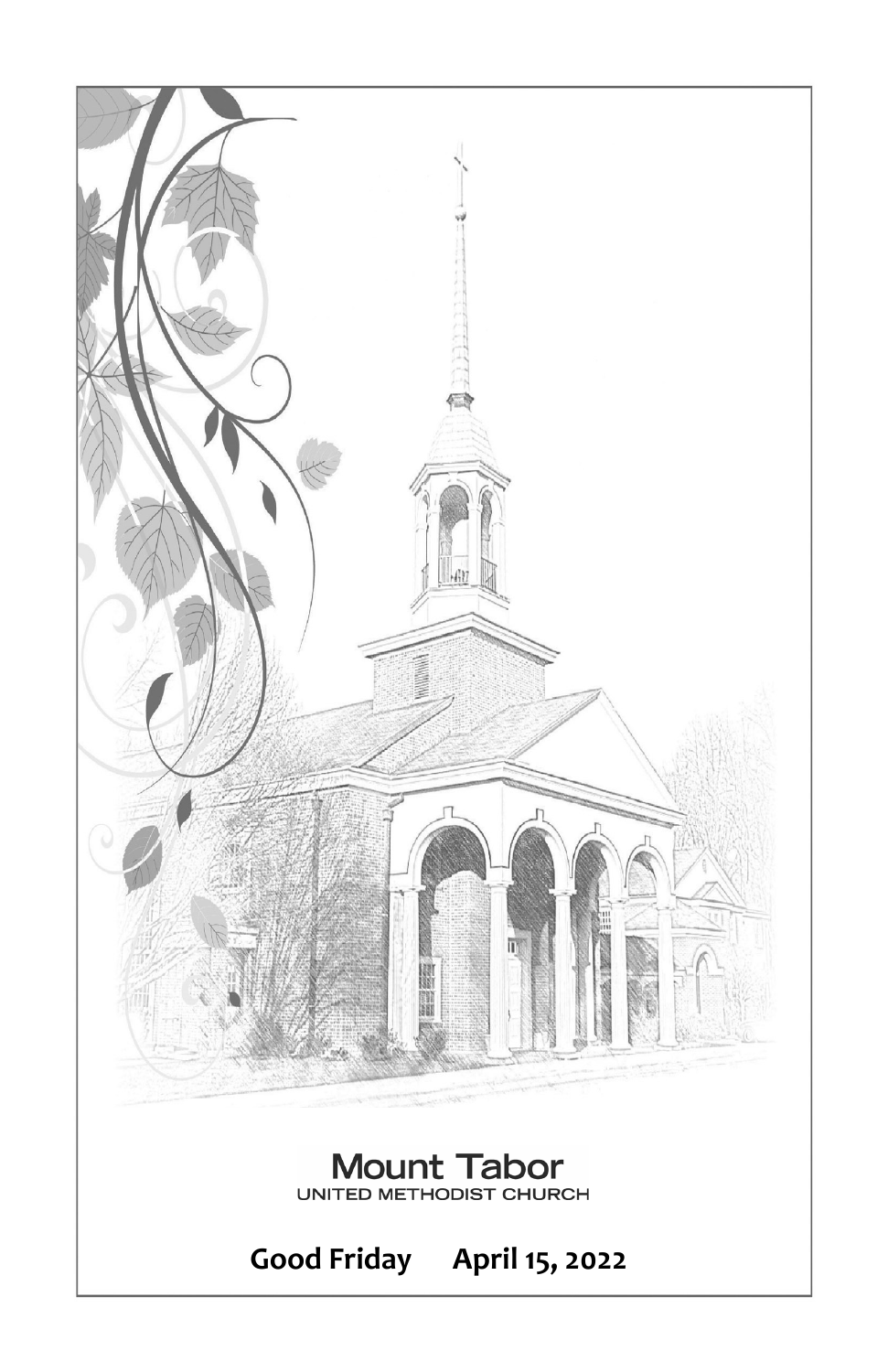# **GOOD FRIDAY**

|                                                                                                                                                                                                                                                                                                                                                                                                                                                                                                                                                                                                                                                                                                                                                                                                                                                                                                                                                                                                               | 7 p.m.                |
|---------------------------------------------------------------------------------------------------------------------------------------------------------------------------------------------------------------------------------------------------------------------------------------------------------------------------------------------------------------------------------------------------------------------------------------------------------------------------------------------------------------------------------------------------------------------------------------------------------------------------------------------------------------------------------------------------------------------------------------------------------------------------------------------------------------------------------------------------------------------------------------------------------------------------------------------------------------------------------------------------------------|-----------------------|
| "Were You There?"                                                                                                                                                                                                                                                                                                                                                                                                                                                                                                                                                                                                                                                                                                                                                                                                                                                                                                                                                                                             | Traditional Spiritual |
|                                                                                                                                                                                                                                                                                                                                                                                                                                                                                                                                                                                                                                                                                                                                                                                                                                                                                                                                                                                                               | Pastor Lonnie         |
| On this day we gather to remember Jesus, our Savior who loved<br>us and gave himself for us.<br>Let us draw near in full assurance of God's endless love and mercy.<br>We give our thanks and praise to Jesus Christ who carries our<br>sorrows and heals our wounds.<br>We give our thanks and praise to Jesus Christ who redeems us<br>from sin and from death.                                                                                                                                                                                                                                                                                                                                                                                                                                                                                                                                                                                                                                             | Pastor Lonnie         |
| "What Wondrous Love Is This?" (all verses)                                                                                                                                                                                                                                                                                                                                                                                                                                                                                                                                                                                                                                                                                                                                                                                                                                                                                                                                                                    | <b>WONDROUS LOVE</b>  |
| Psalm 22                                                                                                                                                                                                                                                                                                                                                                                                                                                                                                                                                                                                                                                                                                                                                                                                                                                                                                                                                                                                      | Pastor Lonnie         |
| "Psalm 22: XXII Deus, Deus meus" by Malcolm Guite                                                                                                                                                                                                                                                                                                                                                                                                                                                                                                                                                                                                                                                                                                                                                                                                                                                                                                                                                             | Charli Mills          |
| "O Love, How Deep, How Broad, How High"<br>Julian Smart, violin<br>O love, how deep, how broad, how high,<br>that God would come to earth to die;<br>to take the form of humankind:<br>the Son of God, O love divine!<br>Christ bore our sins, He bore our shame;<br>a Man of sorrows, bless His name!<br>For by His stripes our hearts are healed,<br>and by His blood our souls are sealed!<br>How, marvelous, how wonderful!<br>and my song shall ever be;<br>how marvelous, how wonderful<br>is my Savior's love for me.<br>O love, how deep, how broad, how high,<br>the lamb of God is crucified.<br>For me He died upon the cross;<br>for me He suffered pain and loss.<br>O the deep, deep love of Jesus,<br>vast, unmeasured, boundless, and free.<br>O love, how deep, how broad, how high,<br>the Son of God, O love divine!<br>Words: Lloyd Larson, Anon. 15th c. Latin Hymn, Charles H. Gabriel, and S. Trevor Francis<br>© 2018 Lorenz Publishing Company, a division of The Lorenz Corporation | arr. Lloyd Larsen     |
|                                                                                                                                                                                                                                                                                                                                                                                                                                                                                                                                                                                                                                                                                                                                                                                                                                                                                                                                                                                                               |                       |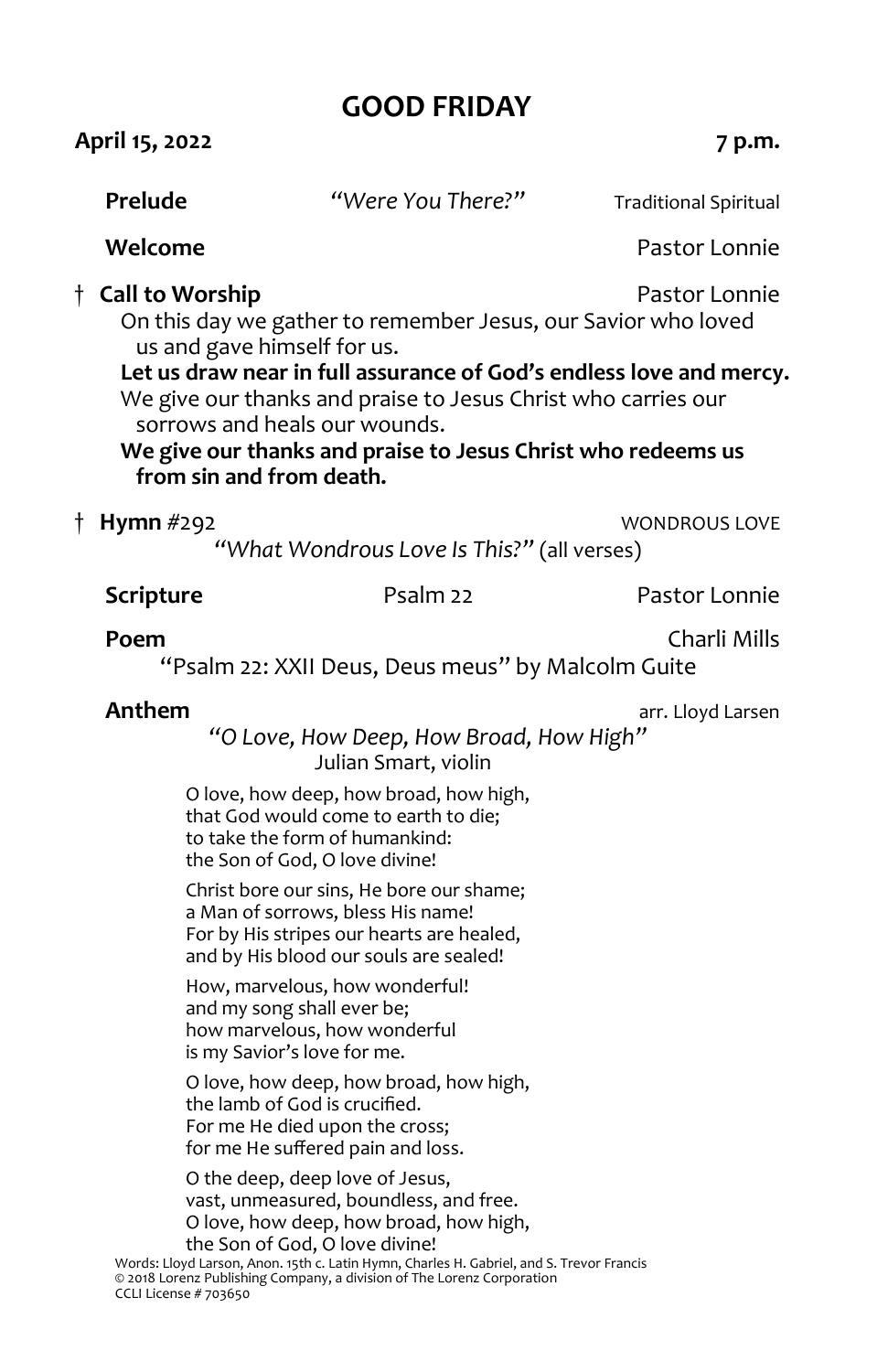## **The Shadow of Betrayal Matthew 26:6-30**

## **The Shadow of Desertion** Matthew 26:31-56

Julian Smart, violinmmm

Kyrie eleison Lord have mercy<br>Christe eleison Christ have merc Christ have mercy

Kyrie eleison Lord have mercy Based upon Mvt. II, "Largo," from Symphony No. 9, Op. 95, "From the New World," by Antonín Dvorak © 1998 by Alfred Music CCLI License # 703650

#### **The Shadow of Accusation** Matthew 26:57-68

#### **The Shadow of Denial** Matthew 26:69-75

Charli Mills

Ah, holy Jesus, how hast thou offended, that we to judge thee have in hate pretended? By foes derided, by thine own rejected, O most afflicted!

Who was the guilty? Who brought this upon thee? Alas, my treason, Jesus, hath undone thee! 'Twas I, Lord Jesus, I it was denied thee; I crucified thee.

For me, kind Jesus, was thy incarnation, thy mortal sorrow, and thy life's oblation; thy death of anguish and thy bitter passion, for my salvation.

Therefore, kind Jesus, since I cannot pay thee, I do adore thee, and will ever pray thee, think on thy pity and thy love unswerving, not my deserving.

Words: Johann Heermann, 1630 trans. by Robert S. Bridges, 1899; Music: Johann Crüger, 1640 © 1993 Hal Leonard Publishing Corportation CCLI License # 703650

#### **The Shadow of Despair** Matthew 27:1-10

**The Shadow of Condemnation** Matthew 27:11-26

## **The Shadow of Death** Matthew 27:27-57

Music *"Sarabande, Partita no. 2 in D minor"* J.S. Bach Julian Smart, violin

#### **The Shadow of the Tomb** Matthew 27:55-61

*Stripping of the Altar*

#### *Following the stripping of the altar, all are asked to maintain a discipline of silence upon leaving the church*

† *Please stand in body or in spirit*

Anthem **"***Kyrie*" arr. Ruth Elaine Schram

Solo *"Ah, Holy Jesus"* arr. Richard Walters